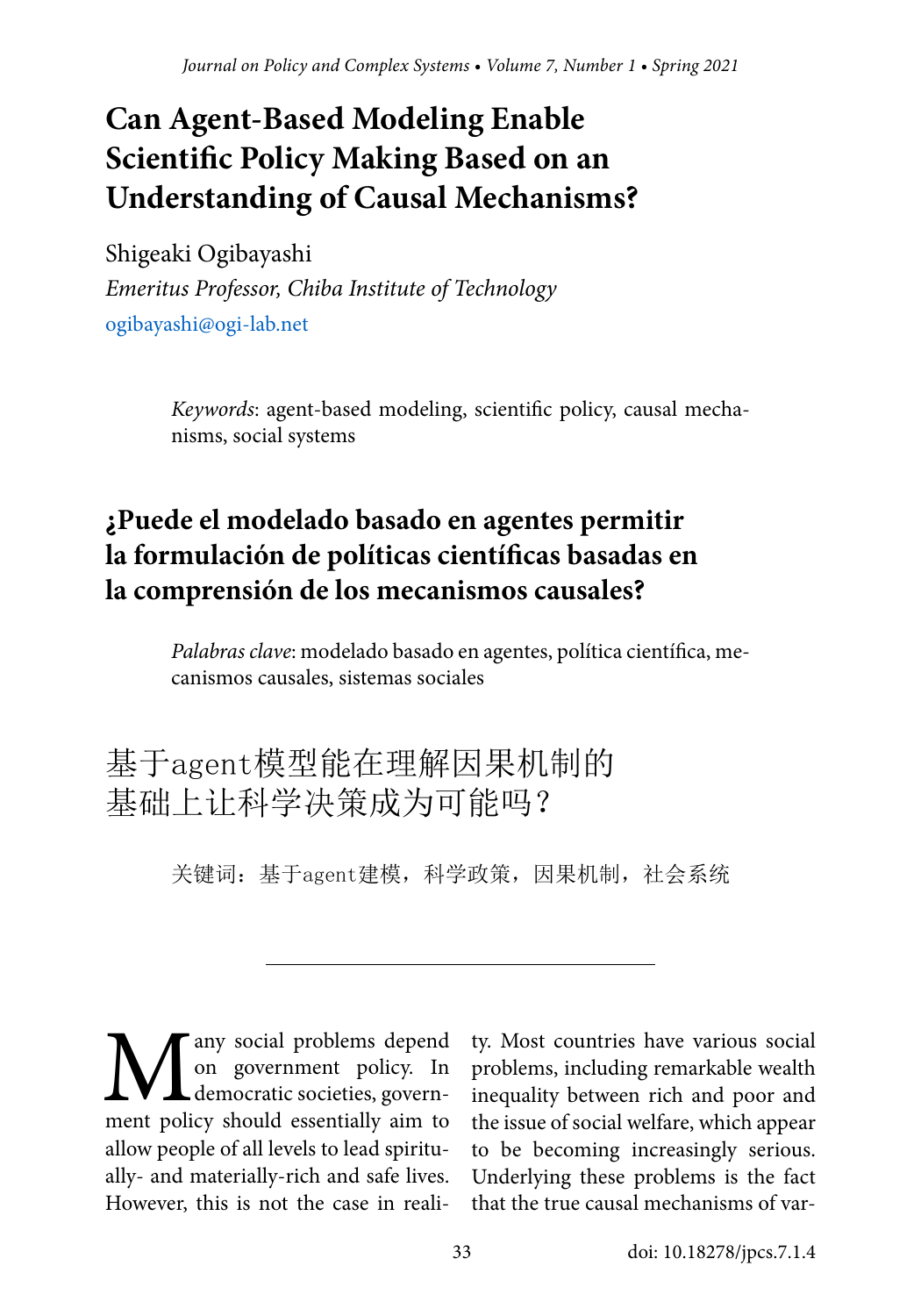ious phenomena in society are not well understood or shared among people, and the policy-making process is likely to be designed for those who have vested interests or powers. It is therefore desirable to correctly understand the causal mechanisms underlying the emergence of social and economic phenomena, based on which social and economic policy by the government is scientifically backed.

In both natural and social systems, there exists a cause and causal mechanism for the occurrence of each phenomenon. In the fields of natural science and engineering, hypotheses and equation-based models concerning these causal mechanisms have been proposed based on observation of the behavior of various phenomena, which are verified by a series of controlled experiments. Thus, natural science and engineering comprise accumulated knowledge and data on the causal mechanisms of various phenomena. The background that various hypotheses have been proved by experiments, owing to which the causal mechanism of each phenomenon has been clarified, is that natural phenomena' behavior is universal and unchanged over time and space. For example, the light speed is constant and does not change with place or time. The same is true for various laws of nature. Because of this principle, hypotheses concerning causal mechanisms could be proved true or not by researchers worldwide without depending on the time and space.

Conversely, in the fields of social science and economics, various phenomena are caused by decision-mak-

ers' behaviors and their interactions, which change with time and place and depend on the heterogeneity of individual intentions. In principle, it is therefore impossible to conduct controlled experiments such as those for natural phenomena in the social world. This implies that a traditional approach is in principle insufficient to clarify the causal mechanism of social phenomena. Furthermore, the causal mechanisms between the causes and effects related to social phenomena are complicated because the human behavior that causes changes in the state of society depends on the state of society itself, and the manner of dependence varies across individuals; therefore, there is a limit to expressing such mechanisms with a simple set of equations.

Agent-based modeling (ABM) is a powerful approach for elucidating the causal mechanisms of social phenomena. ABM is a method where an artificial society is constructed using a computer, based on assuming the actions of multiple decision-makers and reproducing the emergence of various macro phenomena. If the assumed input conditions do not include macro factors other than the behavior of the decision-maker (i.e., if the model is 100% bottom-up), it is, in principle, possible to build a model so that the causal relationship emergent in the artificial society could be same as that in the actual system.

The history of ABM dates back to John von Neumann's theory of "self-reproducing automaton" (1966). Cellular automata devised based on this theory are considered to provide the roots of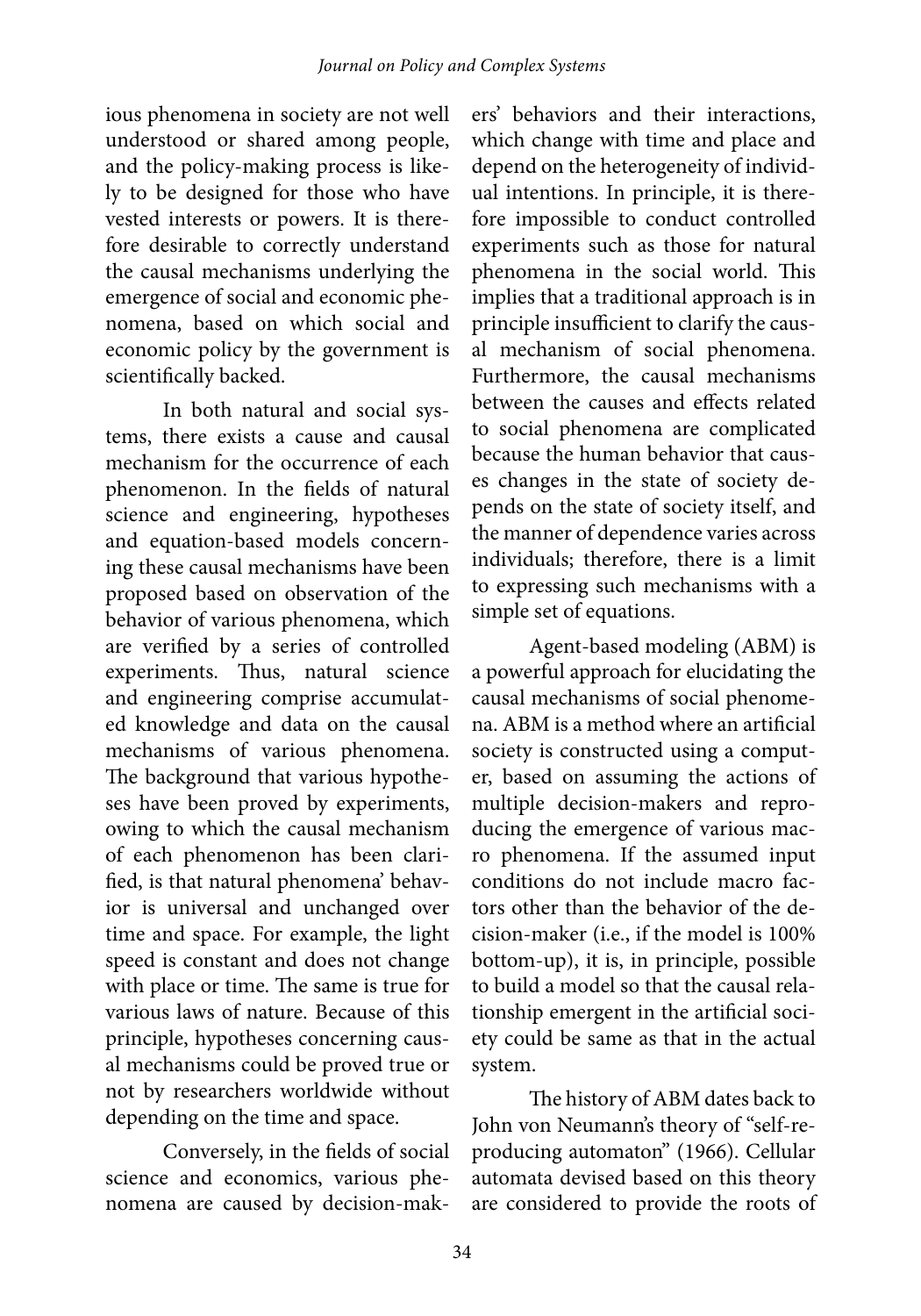ABM. One of the earliest models was Thomas Schelling's ethnic segregation model (1971). Subsequently, "Growing Artificial Societies" written by J. M. Epstein and R. Axtell (1996) and "Simulation for the Social Scientist" by N. Gilbert and K. G. Troitzsch (2005) were published. In these books, the ideas of building a model by abstracting the real world to some extent and that a model can be roughly classified into abstract, middle range, and facsimile models in terms of the degree of precision were proposed. However, criticisms regarding the validity of ABM have been reported, including the argument that ABM cannot specify the necessary conditions for reproducing a specific macro phenomenon because of its inherent functional complexity (R. E. Marks, 2007). Therefore, many researchers seem to consider that although ABM is effective in offering hints on the emergent mechanisms of phenomena in the real world, it is not sufficiently reliable for elucidating the causal mechanisms to replace the traditional approach of economics. ABM has so far received little recognition as a promising methodology that can be used for deciding public policies, except for one paper entitled, "Economy needs agent-based modeling" by J.D.Farmer et al. (2009).

However, as many modelers have probably experienced, ABM emerges different macro phenomena with different input conditions that are assumed. It is also noted that not all factors of the input condition change the characteristics of the macro phenomenon that is the output. Among the factors for a certain input condition, the set of factors indis-

pensable for the emergence of the macro phenomenon are considered the cause of the macro phenomenon in question; therefore, there is a causal relationship between the input condition that consists of a set of indispensable factors and the macro phenomenon. In this context, the input condition comprises the types of agents, their behavioral rules, and attribute variables. Because the combination of these factors can provide a model structure simulating a real system, the input condition will be referred to as a model structure below.

If we perform a series of computer experiments that systematically change the model structure and elucidate the structure that is indispensable for reproducing the characteristics of a macro phenomenon observed in the real world, the causal relationship between the model structure and the macro phenomenon clarified in the model can be considered to represent the causal relationship in the real world. Next, by considering the reason why factors in the model structure clarified by computer experiments are indispensable, it is possible to gain a better understanding of the causal mechanism of that phenomenon.

The author has found that there are indispensable model structures for reproducing various socio-economic phenomena. Considering why the model structure was indispensable confirmed that the extracted causal mechanism was reasonable. Shown below are some research examples.

First, to reproduce the equilibrium of the prices in a goods market,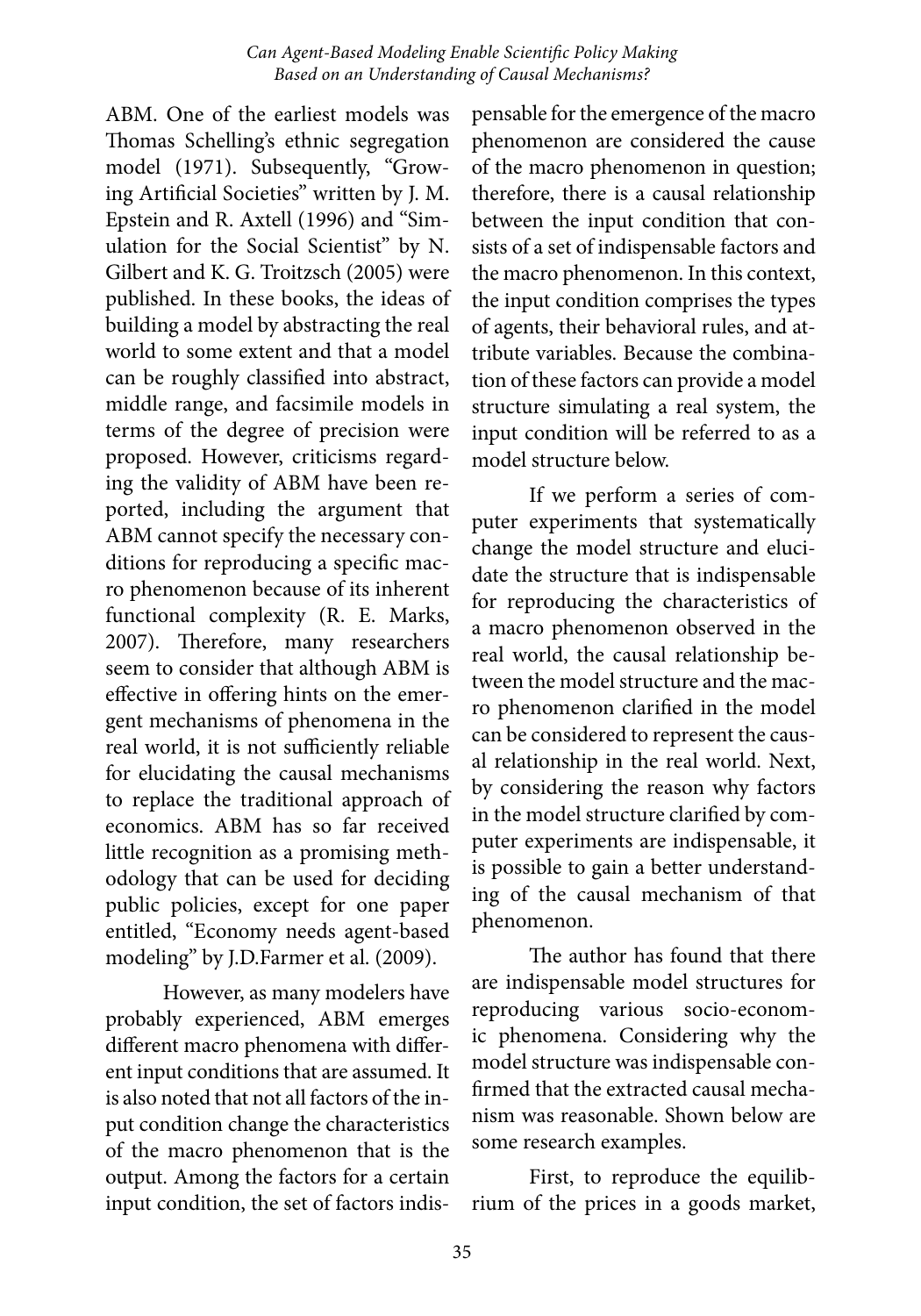indispensable factors are: (1) consumer's low price-oriented consumption behaviors and (2) producer's inventory management-oriented determination behaviors of production volume and price. Next, to reproduce the business cycle (i.e., the periodic fluctuation of gross domestic product (GDP)), indispensable factors in addition to (1) and (2) above are the following four factors: (3) producer's judgment for investment based on demand forecast for the expansion of production capacity, (4) producer's wage-increasing behavior when profits are increased, (5) producer's bank financing for investment (i.e., credit creation), and (6) the existence of an upper limit on credit creation. Conditions (3) and (4) imply the existence of productivity improvement and the accompanying increase in wages. Conditions (5) and (6) imply the existence of funds that need to be repaid. In other words, when funds are supplied to the market by bank borrowing, the economy expands because of a virtuous cycle of increased investment, wages, and demand. When borrowing becomes excessive, the amount of funds returned to banks exceeds the amount of borrowed funds, and funds are absorbed from the market to banks. The economy, therefore, declines because of a vicious cycle of reduced investment, lower wages, and lower demand.

In addition to the above, the indispensable model structures for income tax cuts and corporate tax cuts to increase GDP have also been studied. The indispensable model structure to reproduce the positive effect of income tax reduction on GDP is the in-

clusion of inefficiency in government expenditure in addition to the factors described above. Here, government spending inefficiency is defined in the model as the ratio of firm subsidy to total expenditure, where firm subsidies are funds that the government unnecessarily and sometimes unintentionally distributes to business sectors without expecting their economic value. In the case of households, the inefficiency in expenditure corresponds to one minus marginal propensity to consume. The research result indicates that income tax reduction increases GDP only when government expenditure inefficiency is more significant than that of the household. This implies that the household's funds raised by income tax reduction are more effectively consumed in the market than the government's case. The indispensable factors to reproduce the positive effect of corporate tax reduction are, in addition to the inefficiency in government expenditure, the existence of executive compensation, financing for investment from internal funds as well as from the bank, and mitigation of credit restriction. These are the factors that realize that the funds distributed to firms by corporate tax reduction are more effectively consumed in the market in the form of executives' consumption and firms' investment than the case owned by the government.

In summary, the indispensable model structure elucidated by a series of computer experiments indicates the mechanism of tax cuts' effect is as follows. The income tax cuts and corporate tax cuts increase GDP when the government's funds supplied to the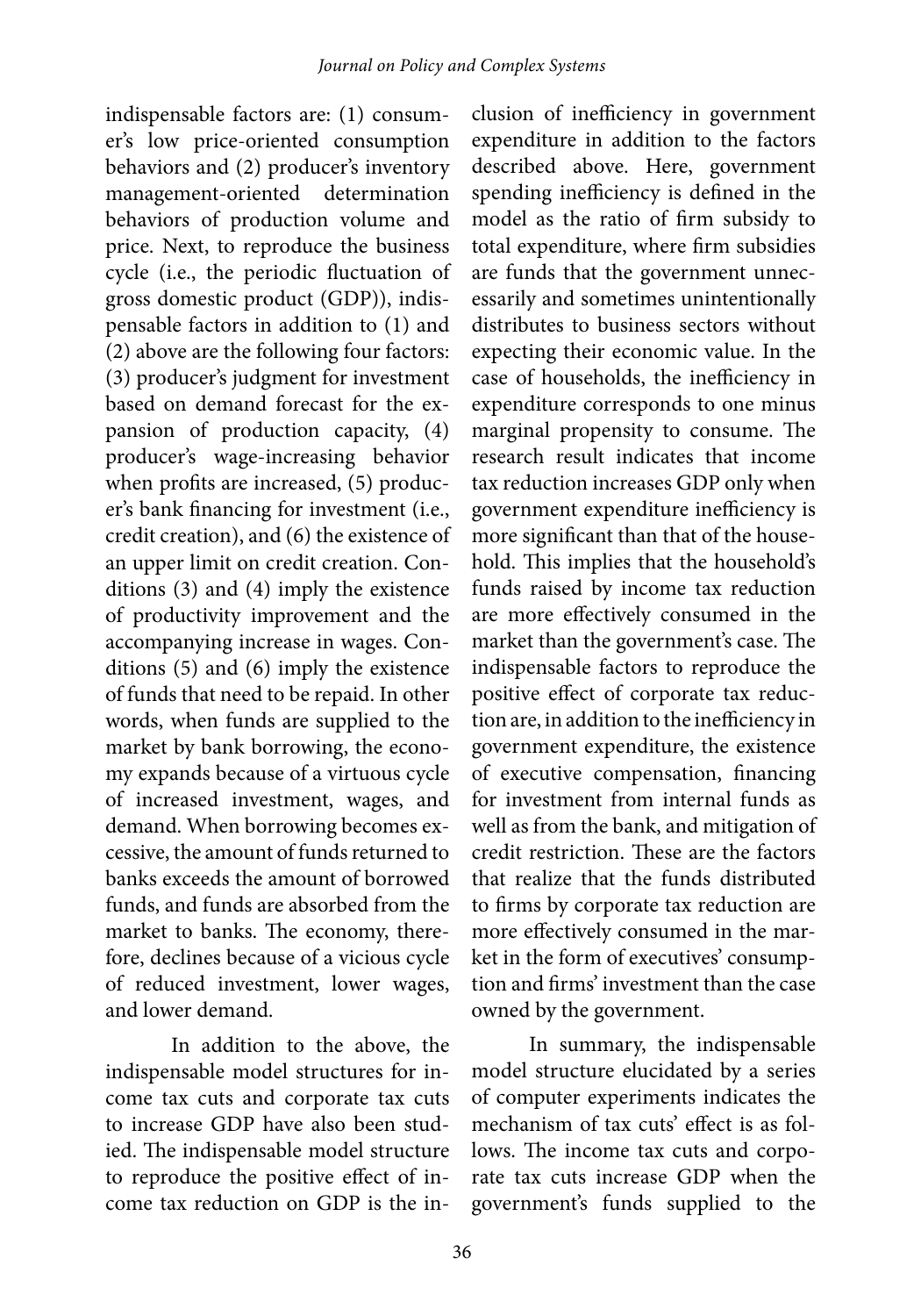private sector through tax cuts increase demand in the market through the private sector's investment and consumption, which seems reasonable. Factors related to the labor market, such as corporate bankruptcy and the unemployment rate, are not indispensable factors for reproducing the effect of the corporate tax cut.

Another example is the indispensable model structure for the bullying phenomenon. The macro phenomenon observed in the bullying phenomenon is the emergence of five groups: bullies, the bullied, complete bystanders, persons who go along with the bullies, and those with the bullied. The indispensable model structure for the emergence of these five groups is as follows: (1) People tend to tune with and exclude others; these tendencies vary from agent to agent and unique to each agent; (2) The act of excluding others is performed only if the opponent is weaker than the agent. Furthermore, analysis of the frequency of exclusion and being excluded suggests that those with a strong tendency to bully others are those with strong tendencies to tune with others and exclude others. Those who are more likely to be bullied have a weak tendency to tune with others and a weak tendency to exclude others. These results are generally consistent with previous research based on questionnaires and similar approaches reported so far and are considered a reasonable mechanism.

Recently, the author constructed an ABM model for corona infection. The feature of this model is that it con-

siders not only the contact infection of people, but also the number of viruses, virus elimination by immunity, and enhancement of immunity by antibody production. The latter factors are the factors involved in the recovery process. Determining the model structure based on medical knowledge confirmed that this model successfully reproduced expansion and convergence of the pandemic and features of time differences of the accompanying peaks in the number of newly infected persons, the number of newly recovered persons, and the number of infected persons. This model assumed that the number of viruses eliminated in each period by immunity was proportional to the number of viruses in the body. Here, if the number of viruses eliminated in each period is assumed to be a constant value, then the number of newly recovered persons does not exceed the number of newly infected persons, and therefore the pandemic does not converge. That is, the assumption that the number of viruses eliminated from the body by immunity increases with the increasing number of viruses in the body appears to be indispensable for reproducing the convergence of the pandemic. This assumption corresponds with the fact that if the viruses enter the body because of infection, the body temperature rises and immunity increases accordingly. The literature shows that a 1° C increase in body temperature increases immunity five-fold. For this reason, it is important to distinguish infected persons from healthy persons, and suppress the frequency of contact between the two groups to prevent the spread of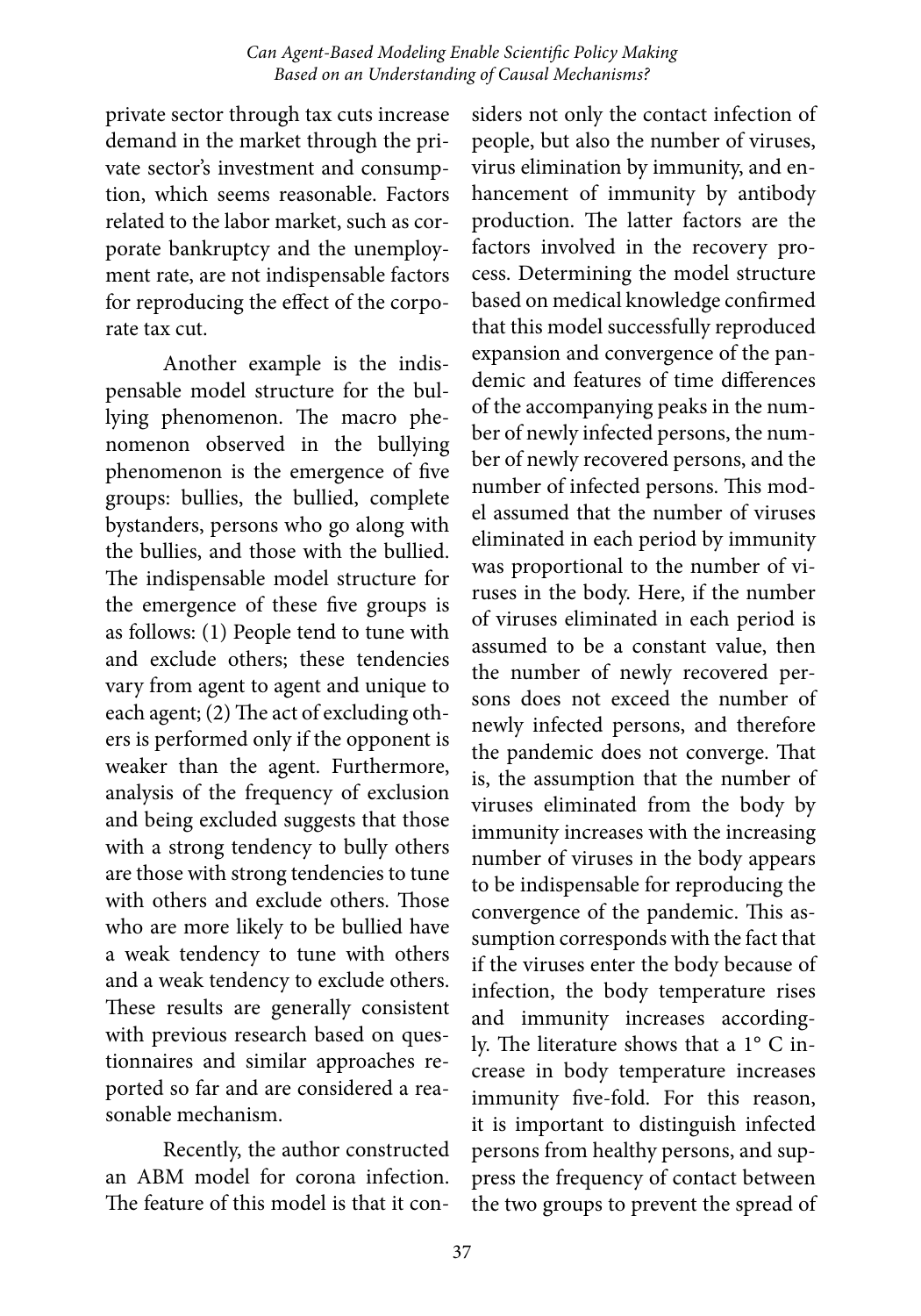infection. Monitoring body temperature is effective in addition to PCR tests (Polymer Chain Reaction test) to identify infected persons because body temperature might sensitively rise even if the number of viruses entered into the body is small.

As shown in the above example, it is possible for ABM to identify an indispensable model structure for reproducing the macro phenomenon observed in the real system by a series of computer experiments in which input conditions are systematically changed. Then, by considering the reason why the model structure is indispensable, we can gain a better understanding of the causal mechanism of various phenomena in society.

The validity of ABM has been argued since its development, but it is considered possible to use ABM to accumulate knowledge on the causal mechanism of specific socio-economic macro phenomenon by clarifying the model structure that is indispensable for reproducing the qualitative characteristics of that phenomenon. By accumulating such knowledge, it may be believable that social science and economics will become a system of truth related to the causal mechanism of the behavior of the socio-economic system, not just a set of theories. In further application, the same approach will enable quantitative reproduction of macro phenomena. When reproducing the quantitative characteristics of macro phenomena with a model, the combination of the numerical values of the attribute variables included in the input

conditions needs to be clarified by a series of computer experiments based on the indispensable model structure for the qualitative reproduction of the phenomenon. In this context, numerical values can be represented by relative numerical values, such as the ratio to a specific reference value. Such a specific reference value includes the total population and total amount of funds in the system.

This principle of ABM for elucidating the causal mechanism mentioned above is considered applicable even for the biological system, including the human disease phenomenon. In the human body, various symptoms accompanied by disease correspond to the characteristics of the macro phenomenon. The behaviors of internal organs or cells may be the input condition for the emergence of various diseases. The causal mechanism could be clarified by the same procedure mentioned above. First, a model should be constructed with the assumption based on the medical knowledge on the disease's emergence as precisely as possible. A set of indispensable factors to reproduce the emergence of a particular disease should be clarified by a series of computer experiments. By considering why such a set of factors is essential for the emergence of the disease symptoms, it might be possible to better understand the causal mechanism of the disease's emergence. This approach may complement the medical approach because the human body is a complex system. The traditional method may have a limit to some extent in clarifying the causal mechanism of the diseases.